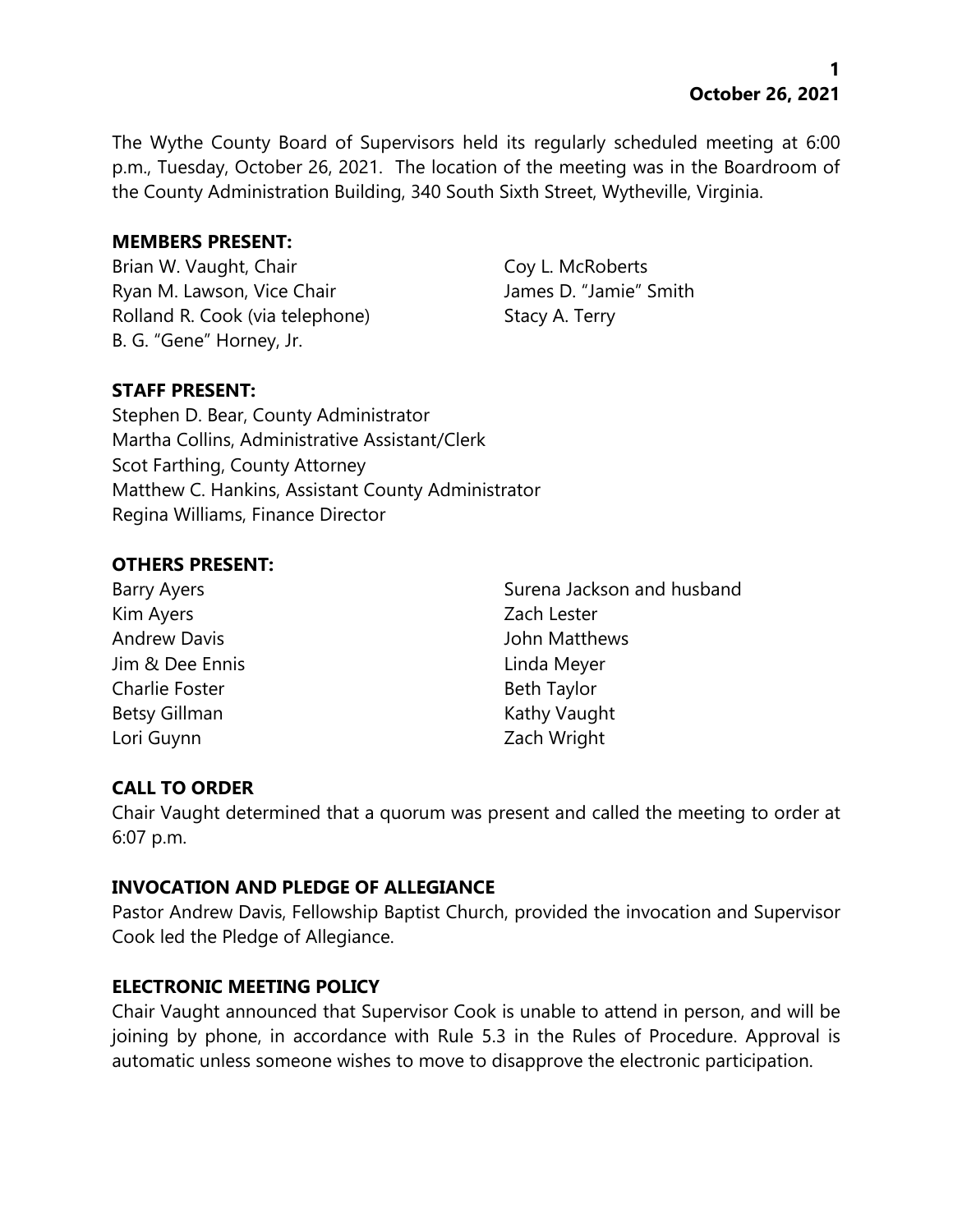# **PRESENTATION OF RETIREMENT PLAQUE TO SURENA JACKSON**

Chair Vaught stated that over the course of her 15 years with the Commonwealth's Attorney's Office, Mrs. Jackson has become more of a jack-of-all-trades than anything else. In fact, he is not even sure of her title as she seems to do most everything. In appreciation of her outstanding service since 2006, the Chair presented Mrs. Jackson with a retirement plaque and thanked her for all her efforts and dedication to Wythe County. He also wished that she could remain for another 20 years.

#### **CITIZENS' TIME**

Chair Vaught inquired if anyone present wished to address the Board.

1. Town Matter – Mr. Dave Johnston appeared before the Board and stated "Thank" you, Chair. Scot, maybe you can help me on this one. What is, in the law books, dereliction of duties? (Mr. Farthing said he would have to look it up.) Alright, what about impeding justice?"

Chair Vaught interrupted Mr. Johnston to explain that Citizens Time is for people to address the Board of Supervisors and not for a back-and-forth discussion.

Mr. Johnston continued "If I'm having problems in the Town, the Town would not address it, who is supposed to address it beside the Town?"

Chair Vaught said that the Board has no control over Town matters.

Mr. Johnston responded "Well, if Wythe County is in Wytheville, so if the Town is not going to solve the problem, or don't want to address the problem, excuse me Ms. Mayor, where does it go to?"

The Chair unsure felt that one would go to Circuit Court.

Mr. Farthing suggested reaching out to a Town Council member. Or file some type of action against the Town provided you have legal standing.

Mr. Johnston said "Well, every lawyer I talked to said we're not going to bring anything against the Town. I talked to our Commonwealth Attorney, I talked to everybody. I've even gone as far as the AG's office there in Richmond. Our attorney here says 'If the Town don't want to handle it, the County don't want to handle it, then it goes to the Federal level.' And by me being a citizen of Wytheville and citizen of Wythe County, I don't want to make any of my friends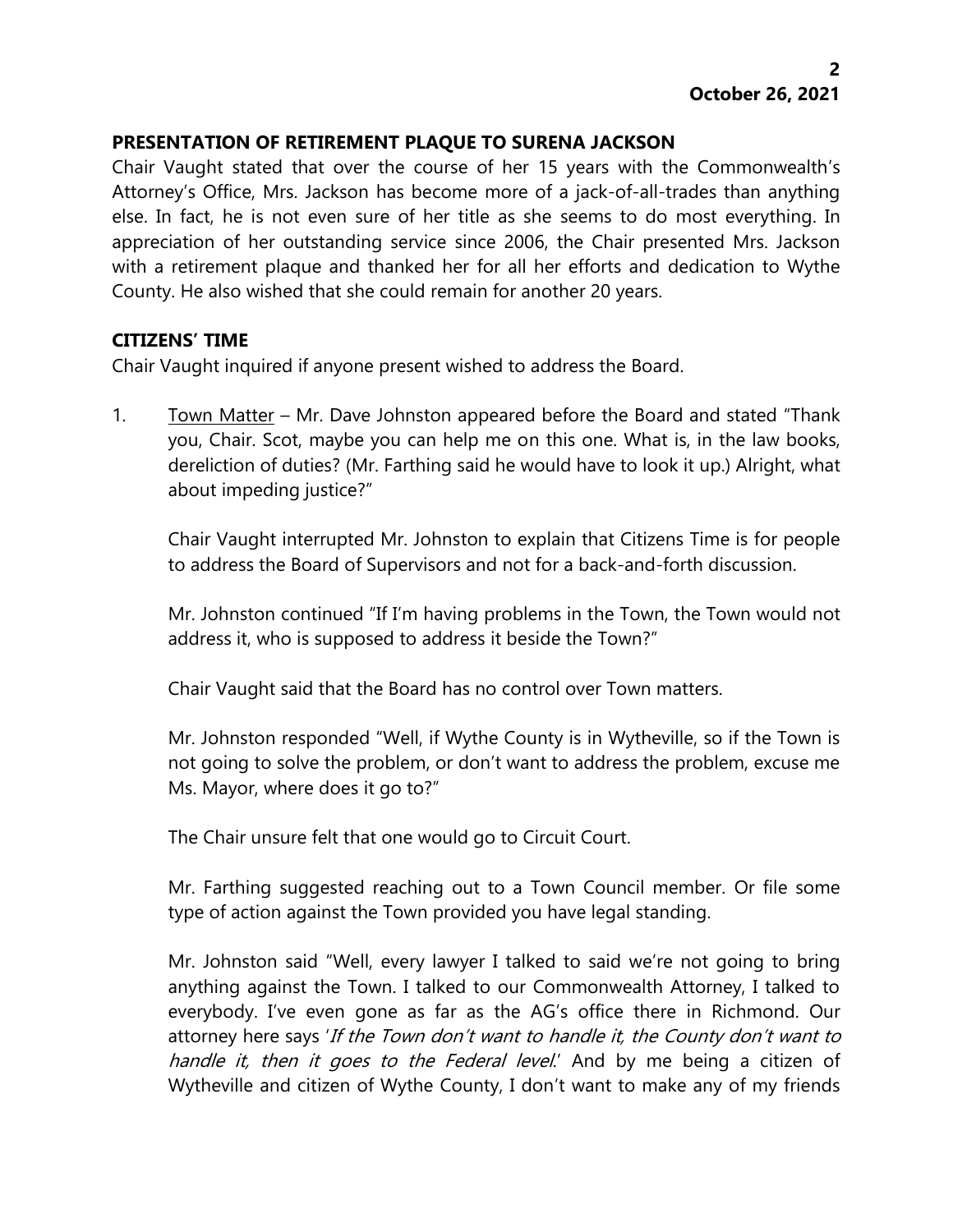here mad or anything like that, I just want the issue resolved before we have to go that way."

The Chair again explained that this board has no authority over the Town of Wytheville or the Town of Rural Retreat. That is the responsibility of the Town Council. This Board only has the power given to them under the Code of Virginia.

Mr. Johnston added "Virginia gives the County the code of power, as a public servant, to protect and serve, is that not right?"

Chair Vaught reiterated that the Board of Supervisors has no authority over town matters.

Mr. Johnston continued "So, if I got a next-door neighbor, like lives across the street from me, and he shoots the guy on the upper corner block, and we got a school resource officer which don't . . . we got three years ago, he got to be a sworn in deputy to be a school resource officer, right? If this is within two houses of our deputy, and he don't do anything, where's it to go to?"

The Chair responded that Mr. Johnston is talking about criminal law versus civil law.

Mr. Johnston replied "Well, criminal law is the same thing as tearing down a right-of-way fence line or a property line. If it was in the County to begin with, then the Town annexed it, then according to a Federal judge in Roanoke and according to a Federal lawyer in Roanoke, you can't tear down a property line; you can't tear down a right-of-way line if it had cattle going against it at one time or another. Well, it was in the County until the Town annexed it. We got a couple of people now that want to tear it down. The Town surveyed it three times and each time he's gone back and pulled up the property markers. I got pictures on that and everything else but the Town is still letting them get by with it. And Joel Hash knows it. He went back here to the Mayor and she said '*Aint nothing we can* do'. Joel said 'Aint nothing I can do cause they won't let me'. So where does the law come into effect here?"

The Chair instructed Mr. Johnston to go to Circuit Court or Federal Court as the matter is out of this Board's jurisdiction.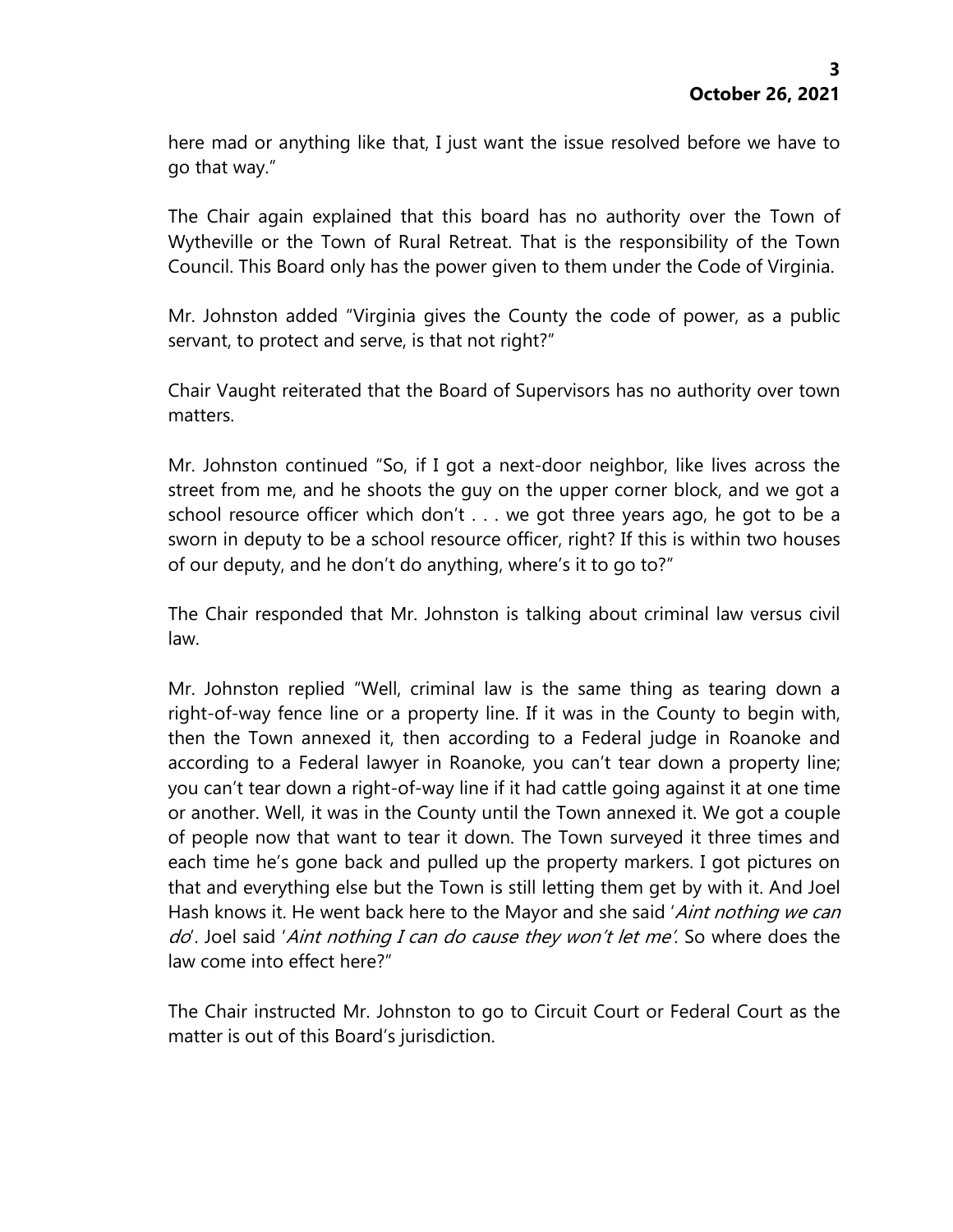Mr. Johnston stated "So, say what happened right in front of Bird's house, or two blocks from Bird, and he lives in town, there aint nothing he can do about it? Charles is the number one law enforcement officer with the County!"

The Chair informed Mr. Johnston that his time is up and thanked him for coming in.

With no one else signed up to address the Board, the Chair closed Citizens' Time.

# **PAYMENT OF COUNTY INVOICES**

Supervisor McRoberts made a motion to pay the invoices for approval on October 26, 2021, for the various departments of County government. The invoices were paid on General Warrants 30110837-30110947, and one wire transfer, as follows:

#### **EXPENDITURES BY DEPARTMENT BOARD OF SUPERVISORS October 26, 2021**

| <b>CHECK#</b> | <b>ISSUE DATE</b> | <b>VENDOR</b>                    | <b>AMOUNT</b> |
|---------------|-------------------|----------------------------------|---------------|
| 30110837      | 10/20/2021        | <b>APPALACHIAN POWER</b>         | \$22,659.16   |
| 30110838      | 10/20/2021        | <b>BRINDLEE MOUNTAIN FIRE AP</b> | 115,250.00    |
| 30110839      | 10/20/2021        | <b>CENTURYLINK</b>               | 39.98         |
| 30110840      | 10/20/2021        | <b>CENTURYLINK</b>               | 52.76         |
| 30110841      | 10/20/2021        | <b>CENTURYLINK</b>               | 67.87         |
| 30110842      | 10/20/2021        | <b>CENTURYLINK</b>               | 98.97         |
| 30110843      | 10/20/2021        | <b>CENTURYLINK</b>               | 125.33        |
| 30110844      | 10/20/2021        | <b>CENTURYLINK</b>               | 139.00        |
| 30110845      | 10/20/2021        | <b>CENTURYLINK</b>               | 146.47        |
| 30110846      | 10/20/2021        | <b>CENTURYLINK</b>               | 248.18        |
| 30110847      | 10/20/2021        | <b>CENTURYLINK</b>               | 295.27        |
| 30110848      | 10/20/2021        | <b>CENTURYLINK</b>               | 310.40        |
| 30110849      | 10/20/2021        | <b>CENTURYLINK</b>               | 341.10        |
| 30110850      | 10/20/2021        | <b>CENTURYLINK</b>               | 3,548.05      |
| 30110851      | 10/20/2021        | <b>HUFF FORD</b>                 | 28,642.00     |
| 30110852      | 10/20/2021        | MCI COMM SERVICE                 | 40.37         |
| 30110853      | 10/20/2021        | MCI COMM SERVICE                 | 94.43         |
| 30110854      | 10/20/2021        | <b>MCI COMM SERVICE</b>          | 695.61        |
| 30110855      | 10/20/2021        | <b>TOWN OF WYTHEVILLE</b>        | 10,837.61     |
| 30110856      | 10/20/2021        | <b>VERIZON WIRELESS</b>          | 40.01         |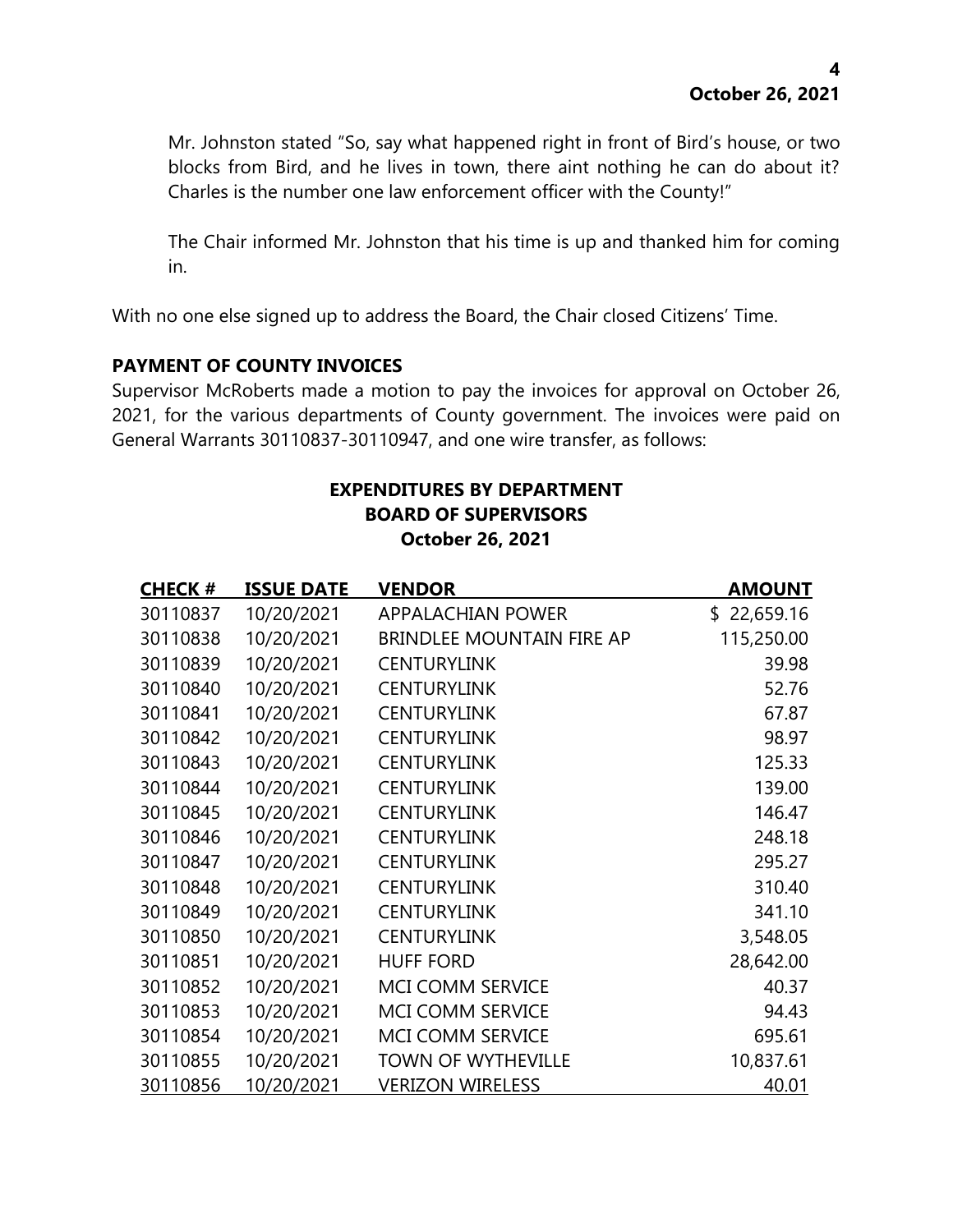# **TOTAL EXPENDITURES 10/20/2021 \$183,672.57**

| <b>CHECK#</b> | <b>ISSUE DATE</b> | <b>VENDOR</b>                        | <b>AMOUNT</b> |
|---------------|-------------------|--------------------------------------|---------------|
| (wire)        | 10/26/2021        | <b>SUNTRUST</b>                      | \$36,881.92   |
| 30110858      | 10/26/2021        | <b>ABSOLUTE EXHIBITS INC</b>         | 515.00        |
| 30110859      | 10/26/2021        | <b>AMAZON</b>                        | 1,056.95      |
| 30110860      | 10/26/2021        | AXON ENTERPRISE INC                  | 5,079.96      |
| 30110861      | 10/26/2021        | <b>BIOLOGICAL MONITOR</b>            | 1,700.00      |
| 30110862      | 10/26/2021        | <b>BRENNTAG MID-SOUTH INC</b>        | 2,897.27      |
| 30110863      | 10/26/2021        | <b>BROWN EXTERMINATING CO</b>        | 795.00        |
| 30110864      | 10/26/2021        | <b>BUSINESS INFORMATION SST</b>      | 34.71         |
| 30110865      | 10/26/2021        | CARZ R US LLC                        | 64.00         |
| 30110866      | 10/26/2021        | <b>CENTURYLINK</b>                   | 51.62         |
| 30110867      | 10/26/2021        | <b>COLLINS AUTO REPAIR INC</b>       | 20.00         |
| 30110868      | 10/26/2021        | <b>COM TEC</b>                       | 1,675.00      |
| 30110869      | 10/26/2021        | <b>COMMONWEALTH ENGINEERING</b>      | 1,130.79      |
| 30110870      | 10/26/2021        | <b>COMPLETE TOWING &amp; RECOVER</b> | 400.00        |
| 30110871      | 10/26/2021        | <b>COMPLETE TRUCK SERVICE IN</b>     | 755.41        |
| 30110872      | 10/26/2021        | <b>COMSONICS</b>                     | 731.50        |
| 30110873      | 10/26/2021        | <b>COUNTY OF WYTHE</b>               | 2,833.34      |
| 30110874      | 10/26/2021        | CSG SYSTEMS, INC                     | 1,837.46      |
| 30110875      | 10/26/2021        | DEPT OF MOTOR VEHICLES               | 4,125.00      |
| 30110876      | 10/26/2021        | <b>DIRECT DODGE</b>                  | 227.00        |
| 30110877      | 10/26/2021        | <b>ENTERPRISE FM TRUST</b>           | 6,385.85      |
| 30110878      | 10/26/2021        | <b>FERGUSON ENTERPRISES #5</b>       | 1,512.52      |
| 30110879      | 10/26/2021        | FRANCOTYP-POSTALIA, INC              | 135.00        |
| 30110880      | 10/26/2021        | <b>GENUINE PARTS COMPANY</b>         | 291.45        |
| 30110881      | 10/26/2021        | <b>WRANGLER HOLDCO CORP</b>          | 536.80        |
| 30110882      | 10/26/2021        | <b>GREATAMERICA FINANCIAL SE</b>     | 153.00        |
| 30110883      | 10/26/2021        | HARPO'S HARDWARE & BLDG S            | 36.84         |
| 30110884      | 10/26/2021        | HOME DEPOT PRO                       | 693.78        |
| 30110885      | 10/26/2021        | <b>INTERSTATE RESCUE LLC</b>         | 95.00         |
| 30110886      | 10/26/2021        | <b>JAMAR TECHNOLOGIES INC</b>        | 3,832.00      |
| 30110887      | 10/26/2021        | <b>JOHNSON CONTROLS</b>              | 394.00        |
| 30110888      | 10/26/2021        | <b>KC AUTOMOTIVE</b>                 | 93.83         |
| 30110889      | 10/26/2021        | <b>LANDSCAPE SUPPLY</b>              | 550.00        |
| 30110890      | 10/26/2021        | MUNICIPAL EMERGENCY SERVI            | 4,528.00      |
| 30110891      | 10/26/2021        | LEAD MINES RESCUE SQUAD              | 840.69        |
| 30110892      | 10/26/2021        | LOWE'S                               | 718.68        |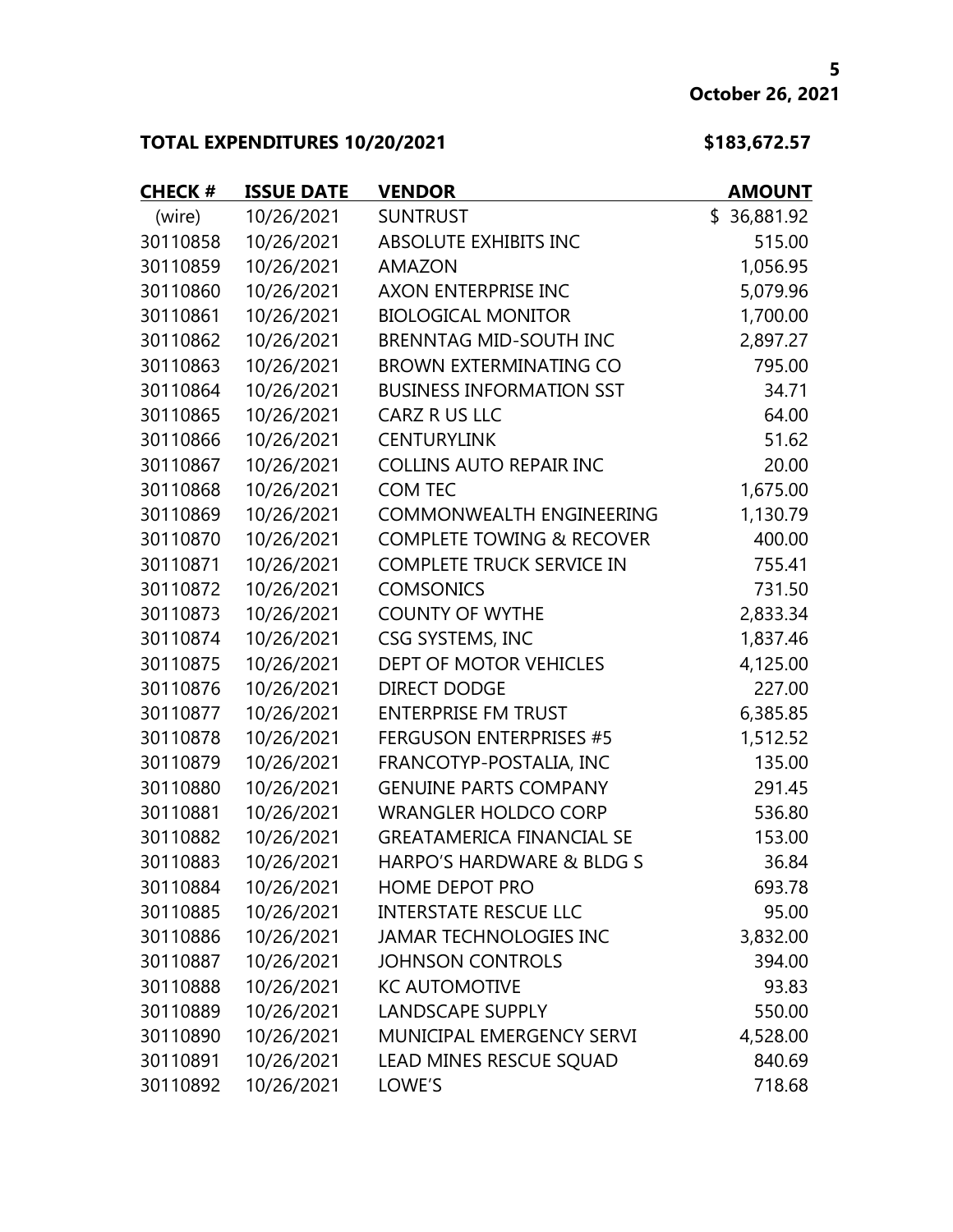| 30110893 | 10/26/2021 | <b>MANSFIELD OIL CO</b>              | 7,915.80   |
|----------|------------|--------------------------------------|------------|
| 30110894 | 10/26/2021 | <b>MEREDITH'S GARAGE</b>             | 770.63     |
| 30110895 | 10/26/2021 | MILO C COCKERHAM INC                 | 1,107.20   |
| 30110896 | 10/26/2021 | MOBILE COMMUNICATIONS AME            | 19.00      |
| 30110897 | 10/26/2021 | QUADIENT FINANCE USA, INC            | 664.21     |
| 30110898 | 10/26/2021 | NEW PIG CORPORATION                  | 1,464.71   |
| 30110899 | 10/26/2021 | NEW RIVER VALLEY REGIONAL            | 137,462.70 |
| 30110900 | 10/26/2021 | NEW RIVER-HIGHLANDS RC&D             | 375.00     |
| 30110901 | 10/26/2021 | NEW RIVER-HIGHLANDS RC&D             | 375.00     |
| 30110902 | 10/26/2021 | <b>NRVLSA</b>                        | 45.00      |
| 30110903 | 10/26/2021 | CODY M UMBERGER                      | 77.46      |
| 30110904 | 10/26/2021 | <b>CORY A SIX</b>                    | 2.30       |
| 30110905 | 10/26/2021 | <b>DIANE CREGGER</b>                 | 30.00      |
| 30110906 | 10/26/2021 | <b>DOUG TUCK</b>                     | 94.74      |
| 30110907 | 10/26/2021 | <b>ETHAN ATWELL</b>                  | 67.09      |
| 30110908 | 10/26/2021 | <b>FRANK EVAN ATWELL</b>             | 28.36      |
| 30110909 | 10/26/2021 | <b>GEORGE SEWELL</b>                 | 131.09     |
| 30110910 | 10/26/2021 | <b>JANICE WRIGHT</b>                 | 30.00      |
| 30110911 | 10/26/2021 | JEFFREY E WRIGHT                     | 57.21      |
| 30110912 | 10/26/2021 | JEFFREY E WRIGHT                     | 100.00     |
| 30110913 | 10/26/2021 | <b>KELLY RAY KINCER</b>              | 30.00      |
| 30110914 | 10/26/2021 | NICKOLAS R SMITH                     | 32.12      |
| 30110915 | 10/26/2021 | <b>SUSAN WHALEN</b>                  | 30.00      |
| 30110916 | 10/26/2021 | <b>SYLVIA WOODS</b>                  | 51.81      |
| 30110917 | 10/26/2021 | <b>WILLIAM KYLE COUNTS</b>           | 42.99      |
| 30110918 | 10/26/2021 | OWEN G DUNN CO                       | 5,151.00   |
| 30110919 | 10/26/2021 | <b>PAPER CLIP</b>                    | 889.20     |
| 30110920 | 10/26/2021 | PARTNERSHIP SCREENING INT            | 14.40      |
| 30110921 | 10/26/2021 | <b>R&amp;R ENTERPRISES INC</b>       | 285.00     |
| 30110922 | 10/26/2021 | <b>SALEM STONE</b>                   | 925.55     |
| 30110923 | 10/26/2021 | <b>SALTUS TECHNOLOGIES LLC</b>       | 21,288.96  |
| 30110924 | 10/26/2021 | SOUTHERN STATES CARROLL C            | 39.95      |
| 30110925 | 10/26/2021 | STONEMAN, RICK                       | 75.00      |
| 30110926 | 10/26/2021 | <b>SUSAN ROBERTS GORDON</b>          | 75.00      |
| 30110927 | 10/26/2021 | TBL NETWORKS, INC                    | 6,600.00   |
| 30110928 | 10/26/2021 | <b>TESSCO INC</b>                    | 1,367.03   |
| 30110929 | 10/26/2021 | <b>THOMPSON TIRE</b>                 | 1,682.55   |
| 30110930 | 10/26/2021 | <b>TRANSUNION RISK &amp; ALTERNA</b> | 75.00      |
| 30110931 | 10/26/2021 | TREASURER OF WYTHE COUNTY            | 33.94      |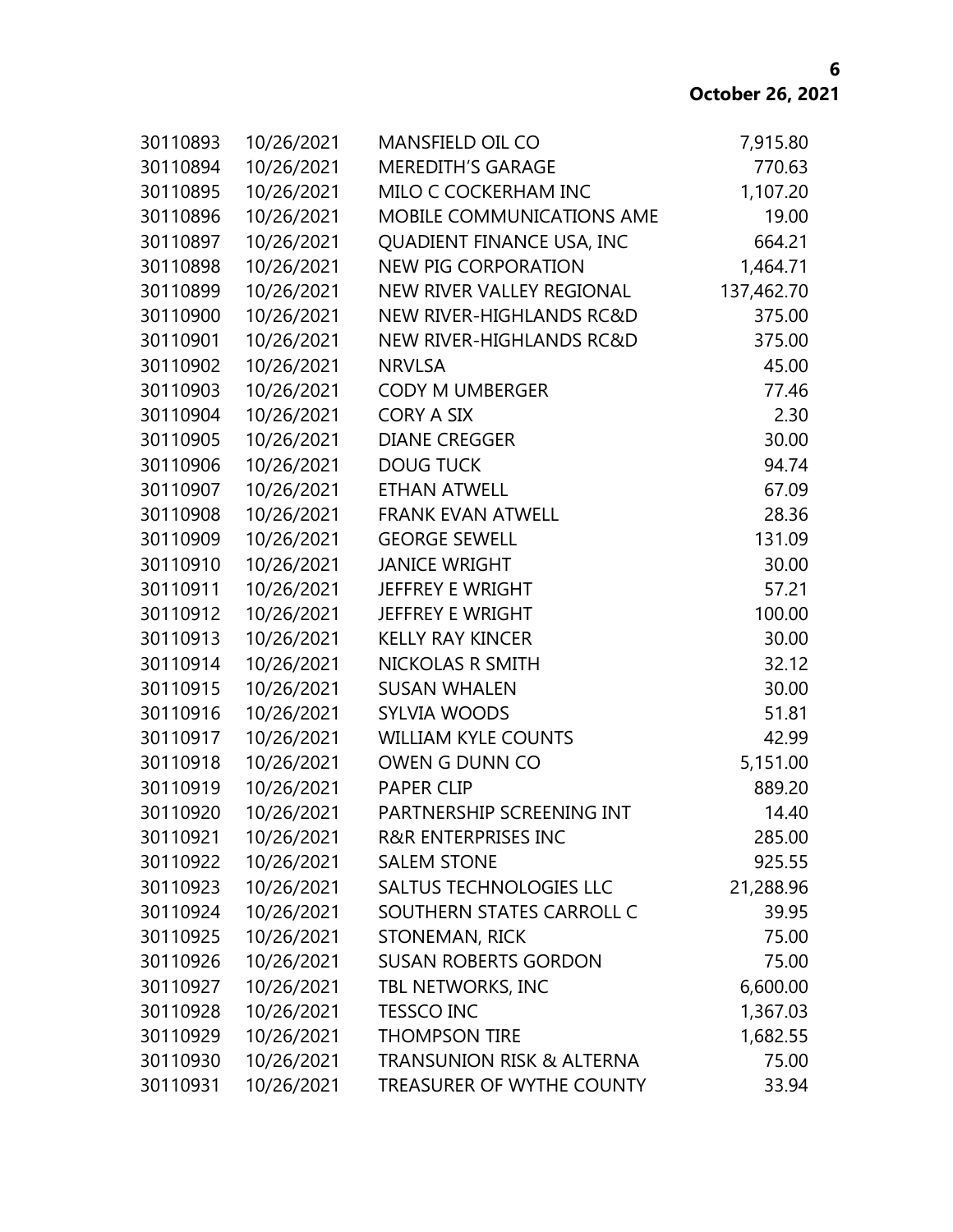| <b>TOTAL EXPENDITURES 10/26/2021</b> |            |                                  | \$452,469.04 |
|--------------------------------------|------------|----------------------------------|--------------|
| 30110947                             | 10/26/2021 | <b>XEROX</b>                     | 19.84        |
| 30110946                             | 10/26/2021 | <b>WYTHEVILLE OFFICE SUPPLY</b>  | 405.87       |
| 30110945                             | 10/26/2021 | <b>WYTHEVILLE COMMUNITY COLL</b> | 12,216.77    |
| 30110944                             | 10/26/2021 | <b>WYTHE-GRAYSON TEGIONAL LI</b> | 157,227.50   |
| 30110943                             | 10/26/2021 | <b>WYTHE TIRE AND MUFFLER</b>    | 504.34       |
| 30110942                             | 10/26/2021 | WYTHE CO WATER & WASTEWAT        | 306.46       |
| 30110941                             | 10/26/2021 | W.S. DARLEY & CO                 | 460.53       |
| 30110940                             | 10/26/2021 | <b>VUPS</b>                      | 92.40        |
| 30110939                             | 10/26/2021 | VIRGINIA ELECTRIC SUPPLY,        | 64.96        |
| 30110938                             | 10/26/2021 | <b>VIRGINIA BUSINESS SYST</b>    | 552.61       |
| 30110937                             | 10/26/2021 | <b>VERIZON WIRELESS</b>          | 1,824.42     |
| 30110936                             | 10/26/2021 | VA DEPT OF FORESTRY              | 3,841.56     |
| 30110935                             | 10/26/2021 | <b>UNIFIRST CORP</b>             | 110.43       |
| 30110934                             | 10/26/2021 | <b>TYLER TECHNOLOGIES INC</b>    | 1,400.00     |
| 30110933                             | 10/26/2021 | TRI COUNTY GLASS INC             | 284.95       |
| 30110932                             | 10/26/2021 | <b>TREASURER OF WYTHE COUNTY</b> | 40.03        |

# **TOTAL EXPENDITURES APPROVED 10/26/2021 \$636,141.61**

Supervisor Smith seconded the motion and the roll call vote was as follows:

AYES: Brian W. Vaught Coy L. McRoberts Rolland R. Cook B. G. "Gene" Horney, Jr. Ryan M. Lawson Stacy A. Terry James D. "Jamie" Smith

NAYS: None

#### **MINUTES OF PREVIOUS MEETING**

The Board was presented with the October 12, 2021 minutes for approval.

Supervisor Terry made a motion, seconded by Supervisor Horney, to approve the October 12, 2021 minutes as presented.

The roll call vote was as follows:

| AYES: | Brian W. Vaught | Coy L. McRoberts         |  |
|-------|-----------------|--------------------------|--|
|       | Rolland R. Cook | B. G. "Gene" Horney, Jr. |  |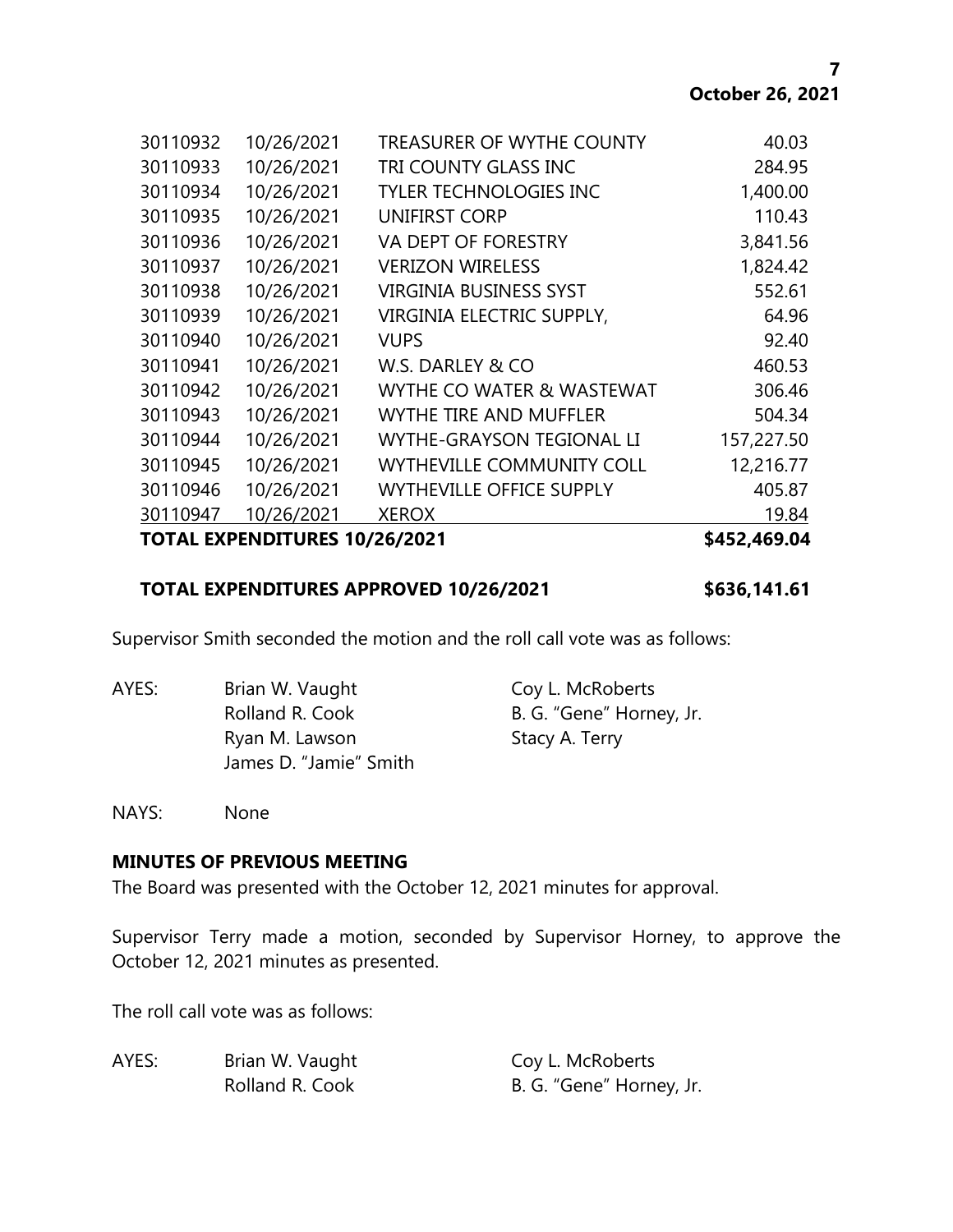Ryan M. Lawson Stacy A. Terry James D. "Jamie" Smith

NAYS: None

# **TREASURER'S REPORT**

Treasurer, Lori Guynn, appeared before the Board and reported the following:

- 1. Revenue Statement Mrs. Guynn reported that the Consolidated Account was comprised of \$61,933,341 of which \$38,284,722 was in the General Fund Account at the end of September.
- 2.  $\frac{7ax \text{ } Bills}{x}$  The Treasurer announced the tax bills all went out; however, they did have file issues when they were sent to the printer. The issues were related to Tyler Munis and were experienced by many other localities. It was a software issue that she hopes has been resolved.
- 3. Extended Hours Mrs. Guynn announced extended hours for Treasurer's Office during the week leading up to December 5<sup>th</sup> (tax due date). They will stay open that week until 6:00 p.m. and will have hours on Saturday, December 4<sup>th</sup>.
- 4. Office Accreditation Program Mrs. Guynn was happy to report that for the first time ever, her office has received Office Accreditation from the Treasurer's Association of Virginia. This accreditation is based on clean audits for at least two years, tax collections, customer service, etc. She is so very proud of Wythe County's Treasurer's Office and all the staff for achieving this credential.

# **APEX REPORT, MRS. BETSY GILLMAN**

Mrs. Betsy Gillman, Vice Chair of the APEX Authority, appeared before the Board to provide an update on the APEX Center.

Mrs. Gillman shared with the Board information from the VA Lamb & Goat Symposium sponsored by VA Tech that was held in late June. Participants, 4-H and FFA members, came from 23 different counties across Virginia.

RC Cars held an event at the APEX in August with participants coming from 13 states. There were 150 cars competing with over 200 people in attendance. There were also 50 RVs; some dry-camped at the APEX and others went to local campgrounds. The remainder of attendees stayed at local hotels. Mrs. Gillman reported that RC Cars have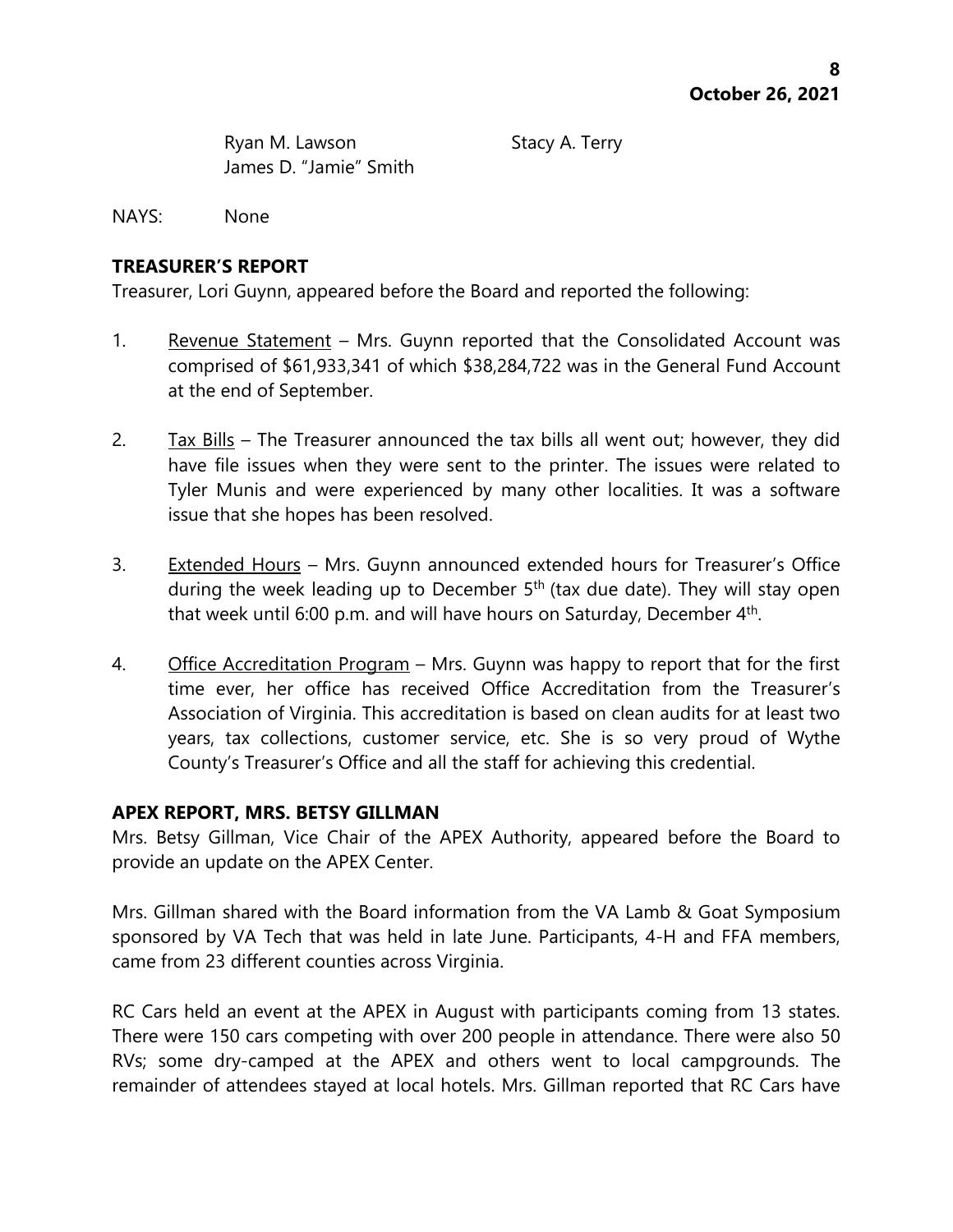another event this weekend for the Blue Ridge Nationals III with over 200 cars. She invited everyone to come and watch.

Mrs. Gillman also shared a recent article in the "Living" insert to the Wytheville Enterprise (published by Bristol Herald Courier) titled APEX Keeps Events Local. It is a very good article for the APEX and the consistently successful St. Jude Rodeo.

Mrs. Gillman presented the Board with an up-to-date Calendar of Events through 2022. January and February are booked most every weekend, and they are cold-calling event organizers to invite them to see the APEX.

Chair Vaught asked if the Show Masters Gun Show is the group that relocated from Roanoke due to an ordinance prohibiting firearms?

Mrs. Gillman said yes and that the APEX is quite happy to have them, thanks to Mr. Litton's efforts.

The Chair responded "that was a good snag". The Show Masters Gun Show is on January 15-16, 2022 at the APEX.

Supervisor Smith mentioned that the Eastern Predator Calling event is the weekend before the Show Masters Gun Show and DNA firearm folks will be there.

# **ENTERPRISE ZONE AMENDMENT, MR. JOHN MATTHEWS**

Mr. John Matthews of the JIDA, appeared before the Board to discuss the Enterprise Zone ("EZ").

Mr. Matthews explained that toward the end of every year, they consider properties and projects that could be included in the EZ and potential changes to the boundary. Whenever the boundary changes, it includes whatever new businesses were added back to the beginning of the year. One of our new businesses (Crossroads Social House) is desiring a Certificate of Occupancy ("CO") before the end of the year. In order for us to acknowledge their request for a CO, we would like to request an EZ boundary amendment. That would allow them eligibility for EZ incentives and to apply to the State for a real property improvement grant. In addition, owners of the DMV shopping plaza are looking to secure a large retailer for which they hope to make improvements and apply for the same State grant.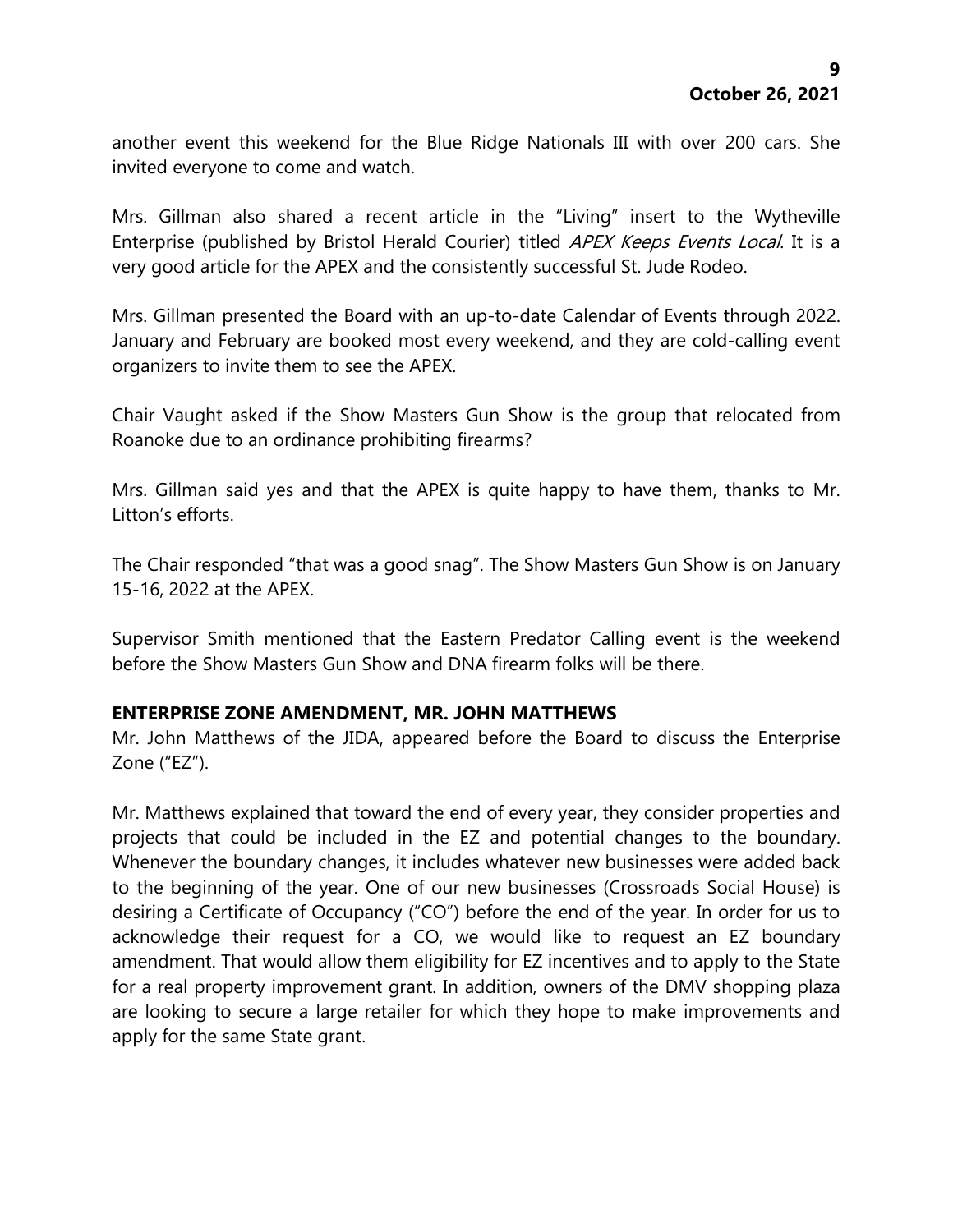Wythe County currently has 3,800 acres all throughout the County in the Enterprise Zone. At present, close to 3,500 acres are in use. Mr. Matthews said these two new properties would be just over 14 acres, leaving 346 acres available. While not fond of spot zoning, JIDA would like to drive growth toward the zones laid out. He said these two new businesses have already received incentives that they are eligible for.

Chair Vaught asked if there's anything out in the County that qualifies, as these two businesses are both in the Town.

Mr. Matthews replied that they've looked around the interstates (eastward) and he's happy to add any properties in which the Board has interest. One area of consideration would be around the Progress Park Connector Road. But as for the two Rural Retreat properties the Chair referenced, if the date of their CO was this year, they could certainly be added now.

Mr. Bear agreed with consideration of the Connector Road area and keeping some acreage available for that. He also suggested they set an August date next year to discuss EZ with Economic Development Committee and the Board to allow ample time for consideration. Mr. Bear announced the public hearing for the Enterprise Zone Amendment is scheduled for November 9<sup>th</sup>.

Vice Chair Lawson asked about deletions.

Mr. Matthews responded that the first time they expanded EZ outside of Progress Park was about seven years ago to consider interstate areas as well as downtown. In that time, the only deletion that comes to mind is the APEX Center. He said that was deleted from EZ because, as a government entity, they are not eligible for the incentives.

Mr. Bear said that anyone can view the Enterprise Zone map on the County website's GIS.

# **CONSENT CALENDAR**

Supervisor Horney made a motion to approve the Consent Calendar as follows:

#### **1. PAYROLL – September 2021:**

| <b>General County Fund</b> | 608,272.80 |
|----------------------------|------------|
| Police Activity Fund       | 71,534.03  |
| Courthouse Security Fund   | 16,166.61  |
| Water Department Fund      | 24,117.52  |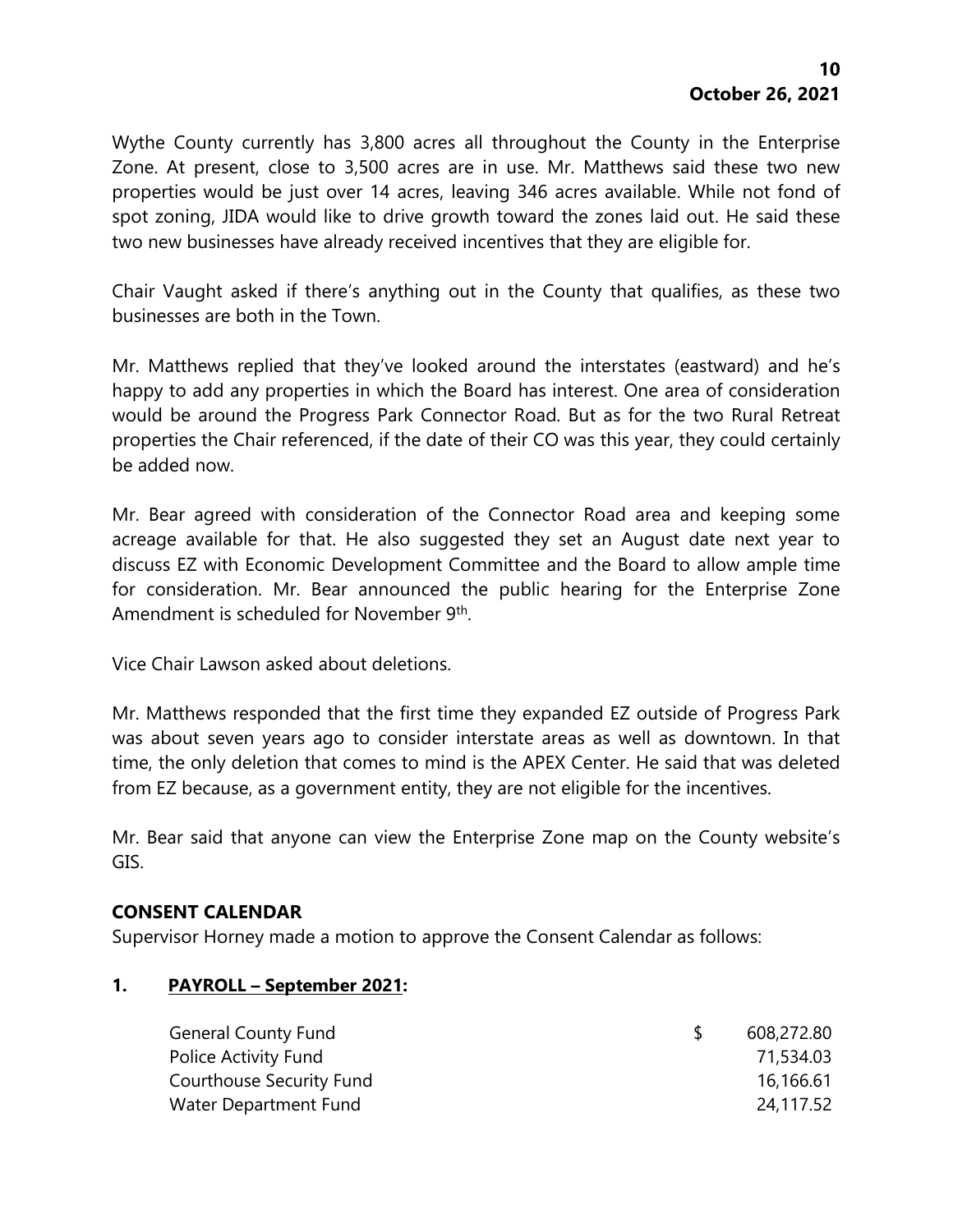| Wythe County Wastewater Fund | 25,084.04  |
|------------------------------|------------|
| <b>TOTAL</b>                 | 745,175.00 |

**Check Numbers:** 2001297-2001308; 2001317-2001328 **Voucher Numbers:** 18418-18593; 18604-18799

#### **2. STATUS REPORTS:**

- A. Animal Control Arlan Dunford
- B. Building Inspection Kyle Taylor
- C. Emergency Services Jimmy McCabe
- D. Engineering Johnny Kincer
- E. Finance Regina Williams
- F. IT Todd Catron
- G. Parks & Recreation Kevin Williams

#### **3. PERSONNEL:**

- A. Umberger, Hunter Pay Increase to \$30,500, Consolidated Dispatch, Effective July 1, 2021
- B. Grubb, Jamie Pay Increase to \$34,265, Consolidated Dispatch, Effective July 1, 2021
- C. Cline, Anthony Promoted, Sheriff's Office, Annual Salary \$59,845, Effective August 1, 2021
- D. Williams, Bradley Hired, Full-time Consolidated Dispatch, Annual Salary \$29,500, Effective October 1, 2021
- E. Grubb, Karla Resigned, Full-time Consolidated Dispatch, Effective October 8, 2021

Vice Chair Lawson seconded the motion and the roll call vote was as follows:

AYES: Brian W. Vaught Coy L. McRoberts Rolland R. Cook B. G. "Gene" Horney, Jr. Ryan M. Lawson Stacy A. Terry James D. "Jamie" Smith

NAYS: None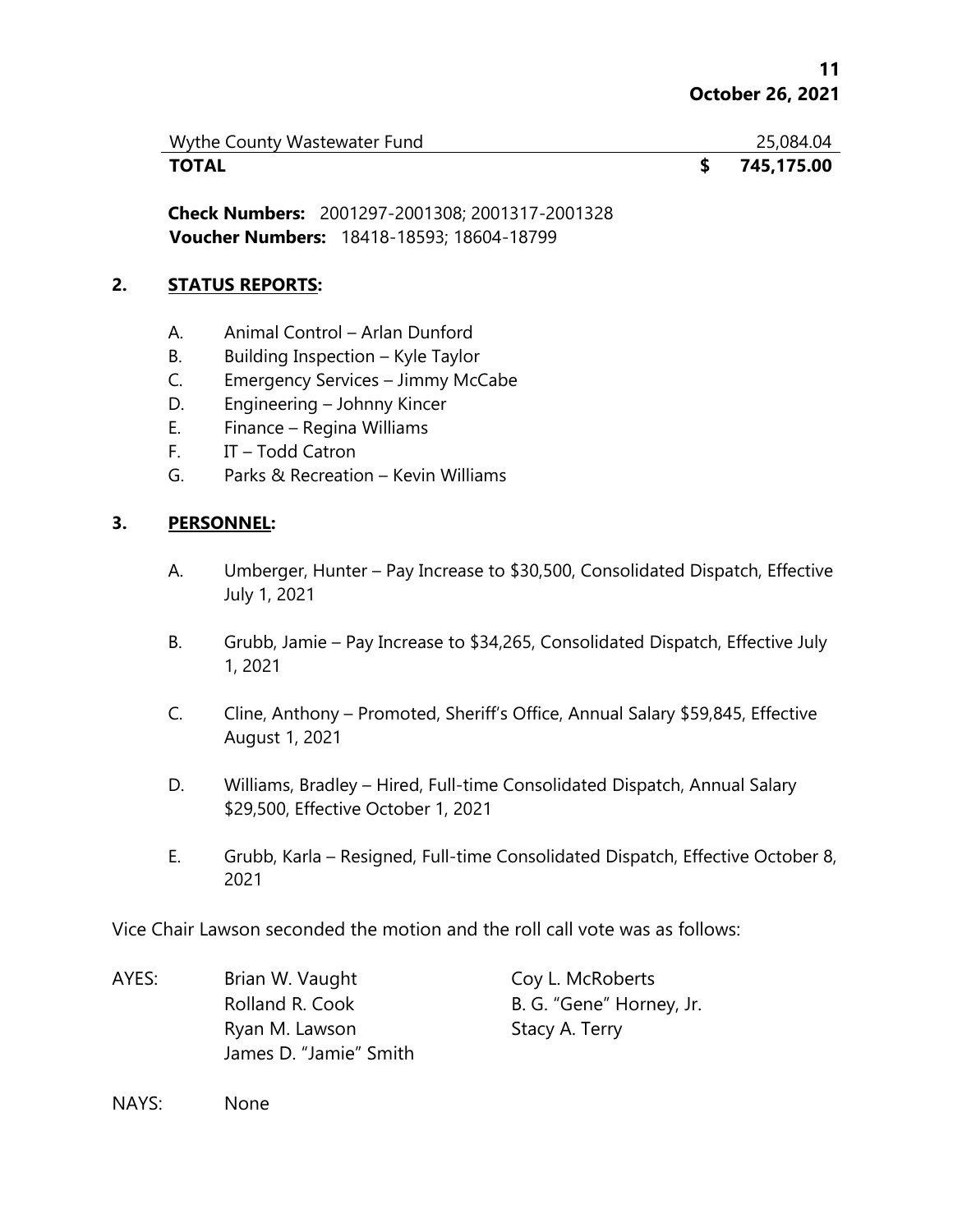#### **GOVDEALS VEHICLE AUCTION**

Mrs. Collins reported that five vehicles were auctioned on govdeals.com and she presented the Board with the list of high bidders for each vehicle. Approval is recommended for each of the high bidders.

Supervisor Terry made a motion, seconded by Supervisor McRoberts, to approve acceptance of the high bids on the five vehicles auctioned on govdeals.com.

The roll call vote was as follows:

| AYES: | Brian W. Vaught        | Coy L. McRoberts         |
|-------|------------------------|--------------------------|
|       | Rolland R. Cook        | B. G. "Gene" Horney, Jr. |
|       | Ryan M. Lawson         | Stacy A. Terry           |
|       | James D. "Jamie" Smith |                          |

NAYS: None

Mr. Bear stated that there are two more vehicles whose bids are due on October 28<sup>th</sup>. As such, he asked for approval in advance to award those two vehicles to the highest bidder.

Vice Chair Lawson made a motion, seconded by Supervisor Terry, to approve acceptance of the high bids on the two auctioned vehicles (2006 models) whose bids are due October 28<sup>th</sup>.

The roll call vote was as follows:

| AYES: | Brian W. Vaught        |   |
|-------|------------------------|---|
|       | Rolland R. Cook        | В |
|       | Ryan M. Lawson         | S |
|       | James D. "Jamie" Smith |   |
| NAYS: | None                   |   |

oy L. McRoberts . G. "Gene" Horney, Jr. tacy A. Terry

# **SHERIFF'S OFFICE REQUESTS**

Sheriff Foster gave a brief overview of the following two transfer requests:

1. Concealed Weapons Permit Fund Transfer – Supervisor Smith made a motion, seconded by Supervisor Terry, to approve the transfer of \$5,080.00 from 70023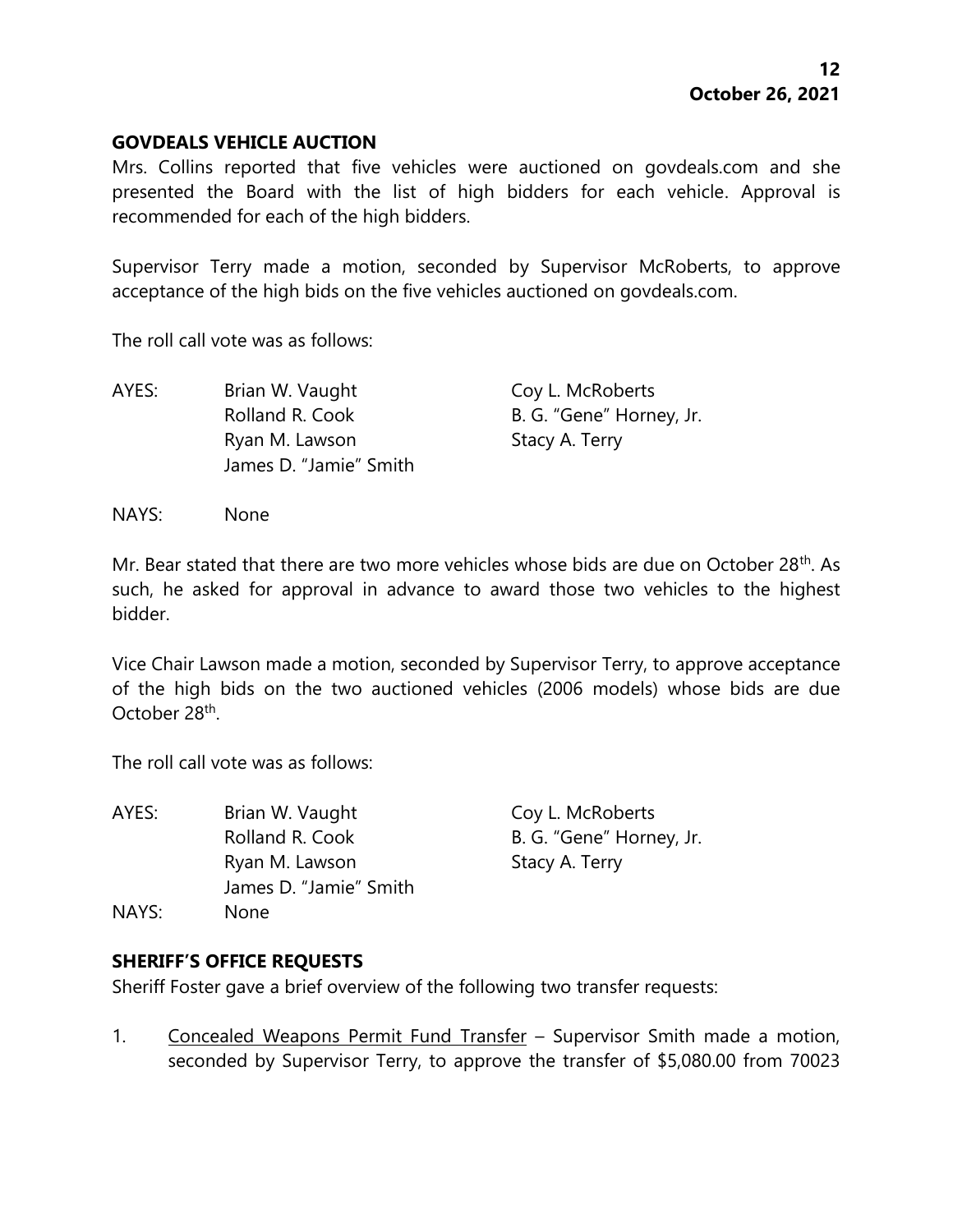Concealed Weapons Permits to 3102-443040 Maintenance Service Contracts, and to amend and appropriate same.

The roll call vote was as follows:

| AYES:    | Rolland R. Cook<br>James D. "Jamie" Smith<br>Coy L. McRoberts | B. G. "Gene" Horney, Jr.<br>Stacy A. Terry |
|----------|---------------------------------------------------------------|--------------------------------------------|
| NAYS:    | None                                                          |                                            |
| ABSTAIN: | Brian W. Vaught                                               | Ryan M. Lawson                             |

2. Electronic Summons Fund Transfer - Supervisor McRoberts made a motion, seconded by Supervisor Smith, to approve the transfer of \$24,501.46 from 70013 Electronic Summons to 13003 Police Activity Fund, and to amend and appropriate same to 3102-443040 Maintenance Service Contracts.

The roll call vote was as follows:

| AYES:    | Rolland R. Cook        | B. G. "Gene" Horney, Jr. |
|----------|------------------------|--------------------------|
|          | James D. "Jamie" Smith | Stacy A. Terry           |
|          | Coy L. McRoberts       |                          |
| NAYS:    | <b>None</b>            |                          |
| ABSTAIN: | Brian W. Vaught        | Ryan M. Lawson           |

Sheriff Foster also commented that his office has a surplus vehicle (Chevy Impala) if the Budget Committee would consider transferring to the Mount Rogers Cigarette Tax Board to aid their operation in getting up and running.

# **ASSISTANT COUNTY ADMINISTRATOR REPORT**

Mr. Hankins updated the Board on the following:

1. Broadband – Mr. Hankins doesn't expect to hear anything on VATI funding until late December.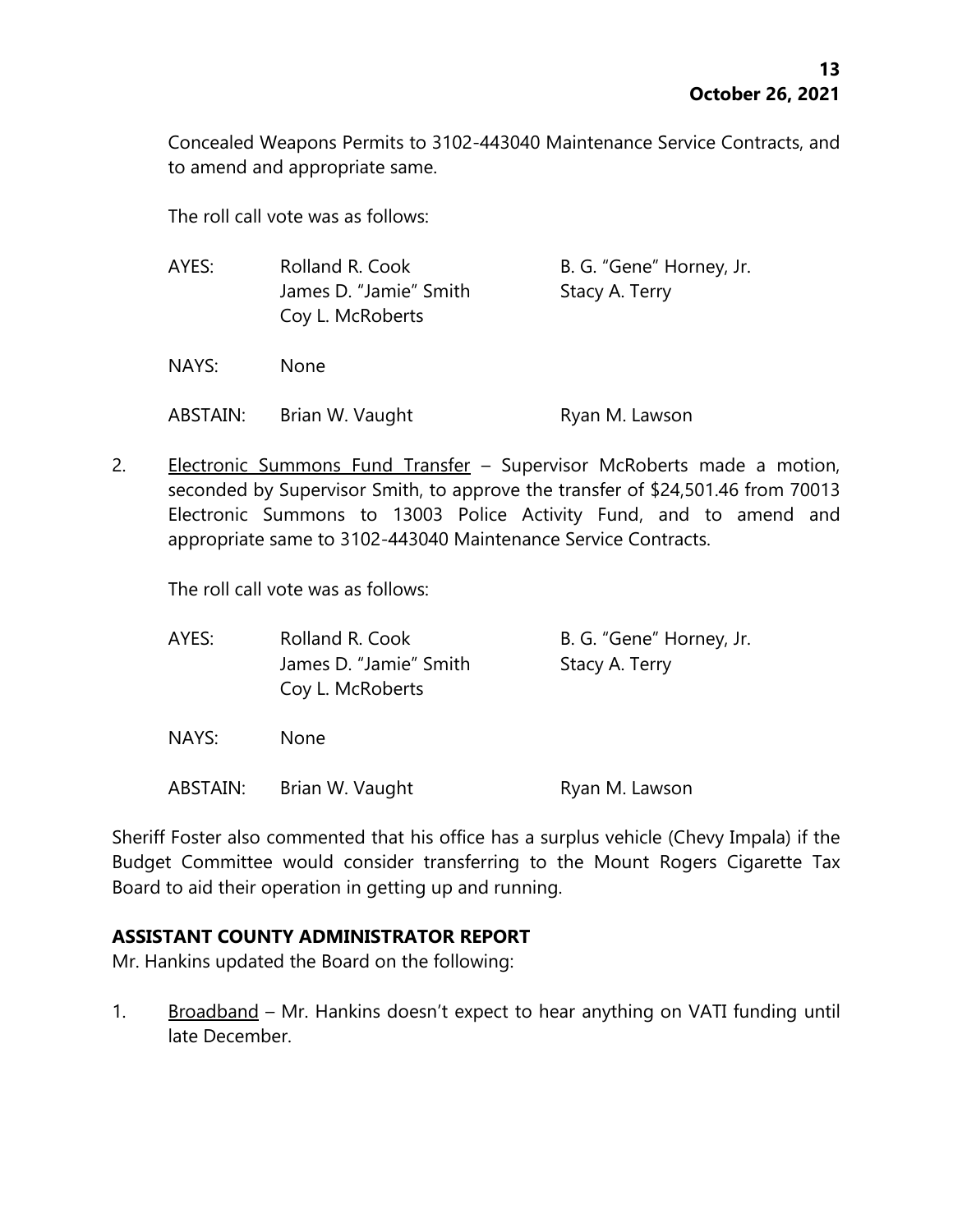- 2. Comprehensive Plan Mr. Hankins said that the Plan is moving along nicely. The economic analysis is complete and will be presented to Planning Commission next week. Hill Studio will be making adjustments to the Plan in light of incoming Blue Star.
- 3. Capital Purchasing Mr. Hankins said that trucks have been ordered for Ivanhoe and Speedwell Fire Departments, as well as an Incident Command Trailer. RFPs have been advertised for LMRS rock boat with a November 3rd due date. A purchase order will be entered this week for a sprinkler trailer for the APEX.
- 4. Destination Marketing/Tourism Mr. Hankins explained that the State is directing some of their ARPA funds for tourism development. Staff is working with the destination marketer to follow State funding process, with funding being awarded in the Spring.
- 5. Personnel Policy This is still in development.
- 6. Rail Expansion Funding application should be complete and submitted by mid-November.
- 7. 911 Dispatch Mr. Hankins announced that panel interviews were recently conducted for dispatchers. As a result, two full-time employment offers and one part-time offer will be extended. The County will continue to advertise for dispatchers until fully staffed.

Staff is working on presenting reorganization to Dispatch Oversight Board and expect to finalize and present to the Board in mid-November.

Mr. Hankins stated that new truck-mounted computer equipment for fire and rescue command units are not yet ready to be installed due to necessary software upgrades. As soon as upgrades are final, departments will be trained on the new equipment.

8. Rural Retreat Lake Lease – Mr. Hankins explained that we are still waiting on Attorney General's Office to finalize/approve the subject lease. He said we can't move forward with pool enhancements until a long-term operating lease with DWR is finalized. This has taken an exceedingly long time and he believes it's time to solicit help from our legislators.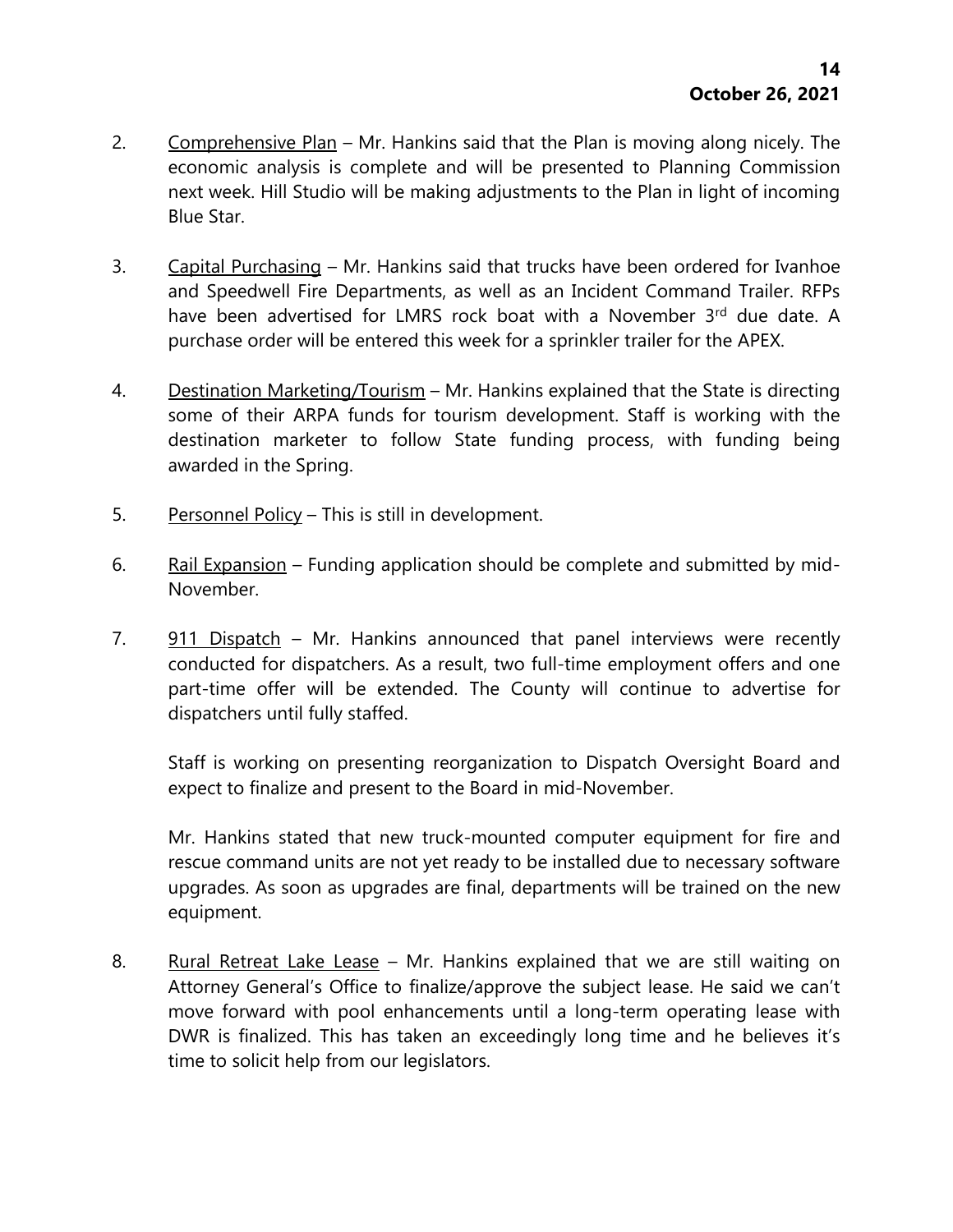Mr. Bear commended Mr. Williams for his efforts in gathering the history of the lease and activities over the past five years to help us present our case.

Chair Vaught said that the State is continuing to delay this, and the longer they put this off, the more money it costs the County in preventative maintenance of the pool. It's time we get assistance from our senators and delegates.

# **COUNTY ADMINISTRATOR REPORT**

- 1. VDOT Virtual Public Hearing on Progress Park Connector Road Mr. Bear stated that if anyone would like to participate in this virtual hearing, it is on November 16<sup>th</sup> from 5:00-6:00 pm. The link is in our board package and will be on our website as well.
- 2. Blue Star Infrastructure Update Mr. Bear generally explained the following:
	- a. Water He has met with the Town and spoke with EDA (provider of grant funding) and this was also discussed at the NRRWA meeting. Will get together again with the Town to further expansion discussions.
	- b. Wastewater The Water Committee has interviews this week with openended engineering firms relating to WWTP expansion and wastewater line conveyance system.
	- c. Rail Expansion Mr. Bear received email approval from Norfolk Southern to run one rail line to the site. The company will handle storage and additional rails on their site. A local surveyor has been working on the plat and high-level topo's. This project continues to progress.
- 3. STS Update Mr. Bear and Mr. Farthing reviewed the performance agreement prepared by JIDA and the State and expect it to be finalized soon.
- 4. Joint Meeting Dates Mr. Bear announced the following joint meetings:
	- a. Joint Governing Bodies, November 29, 2021
	- b. Joint Meeting with School Board, November 30, 2021
	- c. Joint Meeting with APEX Authority, TBD (early December target)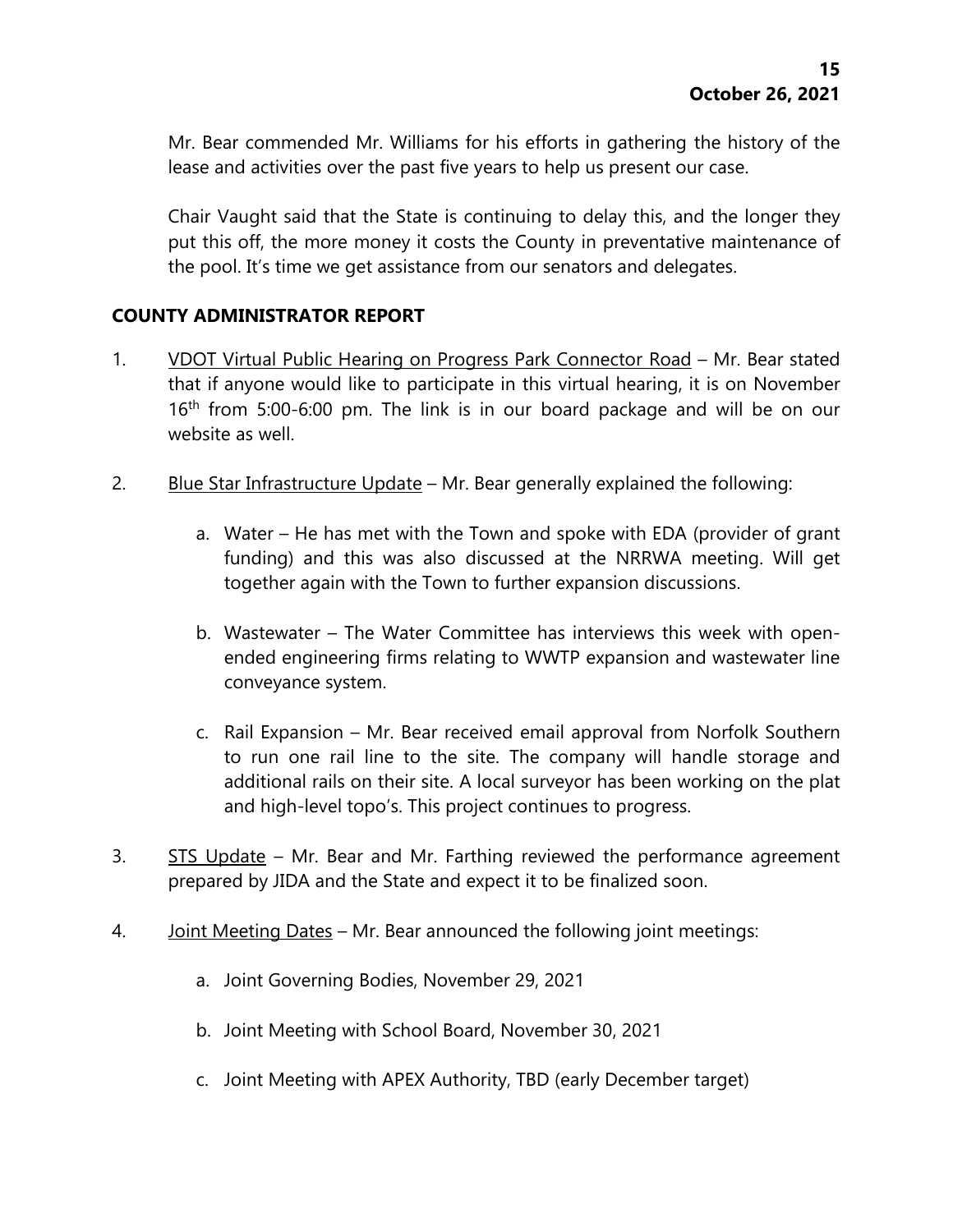#### **COUNTY ATTORNEY REPORT**

Mr. Farthing provided an update on the following:

- 1. Paid Volunteer Fire Department Staff He continues to research and work out details of paid staff. Mr. Farthing said he received positive feedback today from Local Government Attorney Association, and he hopes to provide the Board with an opinion soon as to how it might work.
- 2. Animal Control Officer Mr. Farthing is working on getting the ACO armed and possibly appointed as a special police officer or officer of the peace. The Chair referred Mr. Farthing to Chief Hash for more assistance.
- 3. Parking Ordinance Mr. Farthing said they are still trying to figure this out. With a population under 40k, the Code indicates we can't use a summons to issue violations. We could consider a ticket that is possibly paid through Treasurer's Office but this has yet to be determined.
- 4. APEX Authority LLC Mr. Farthing is researching how to create an LLC for the APEX Authority, and whether a government entity is allowed to do this.
- 5. Opioid Settlement Mr. Farthing stated that a large settlement has been reached with all the states, and yesterday attended a Zoom meeting regarding this. At this point, he does not know how much the settlement is or how it will be divided. He said when our litigation counsel provides more information, he will pass it along. He also mentioned two resolutions that have been proposed with a January 2<sup>nd</sup> deadline to opt into the settlement.

Vice Chair Lawson asked about parking violations and if that's just in Progress Park?

Mr. Farthing said he is referring to the County's parking ordinance that will address enforcement in Progress Park and possibly Ready Mix Road up to the APEX.

Supervisor Smith asked to be kept up to date with respect to Max Meadows Volunteer Fire Department and paid staff.

Mr. Farthing indicated that it's more of a management/structure issue whose details have yet to be worked out. It may require an ordinance that basically creates a County fire department to include paid personnel and contract those personnel with MMVFD.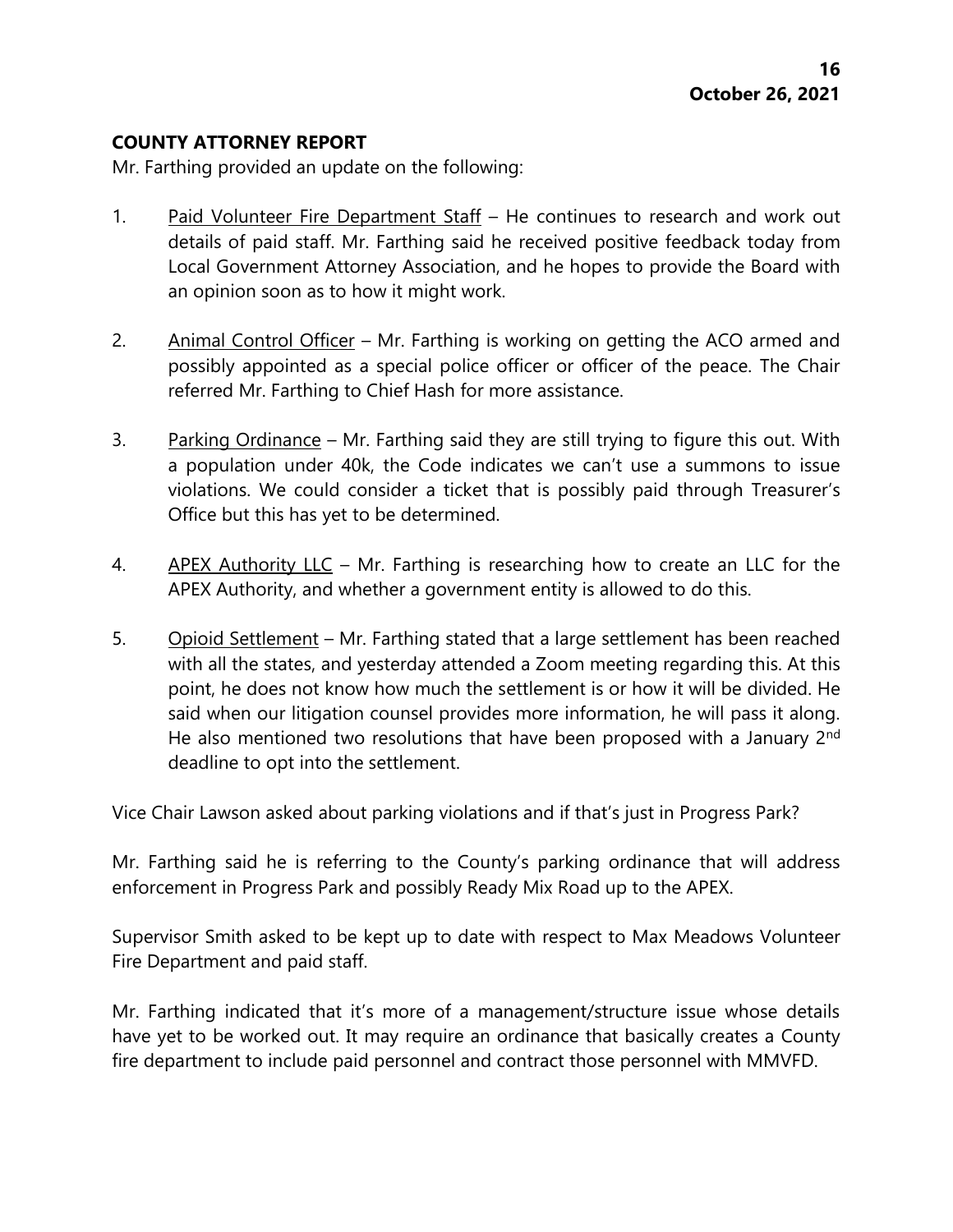#### **SUPERVISORS' REPORTS**

- 1. Progress Park Flagpoles Supervisor Cook asked if we could start putting flags out on the two flagpoles at the entrance to Progress Park. Mr. Bear responded this has been taken care of and flags are flying.
- 2. Route 94/52 Sewer Extension Project Supervisor Smith asked the Board to reconsider the Rt. 94/52 sewer project as this would help with future housing development. He suggested having Peed & Borst re-evaluate and provide updated figures. The Board briefly discussed planned/proposed development in that area.
- 3. Conners Valley Supervisor Smith asked if VDOT has taken care of the large tree. Apparently, they were there today but no tree was taken down.
- 4. Chapman Road/Lots Gap Pothole Supervisor Smith received a complaint today about the entrance to Lots Gap off Chapman Road where there is a large pothole that continues to increase in size.
- 5. St. Peter's Road Mr. Bear advised Mr. Horney that both the Sheriff and VDOT have been trying to address the problems on St. Peter's Road and get it cleaned up as best they can. Mr. Horney added that the manure has covered most of the lines in the street.
- 6. Pine Glade Road Chair Vaught commented that VDOT did a good job with the patch job on Pine Glade Road. While it's not perfect, it's a lot better than it was.
- 7. Rural Retreat Football Field Dedication Chair Vaught mentioned that last Saturday night, the football field was dedicated to and named after Dean Rhea. It was a well-attended and a great event all around, complete with fireworks.

# **CLOSED MEETING**

Supervisor McRoberts made a motion, seconded by Supervisor Smith, to enter into Closed Meeting under Code of Virginia Section 2.2-3711-A.1, Discussion of Personnel Matter (Water/Wastewater) and Section 2.2-3711.A.3, Disposition/Acquisition of Real Property.

The roll call vote was as follows: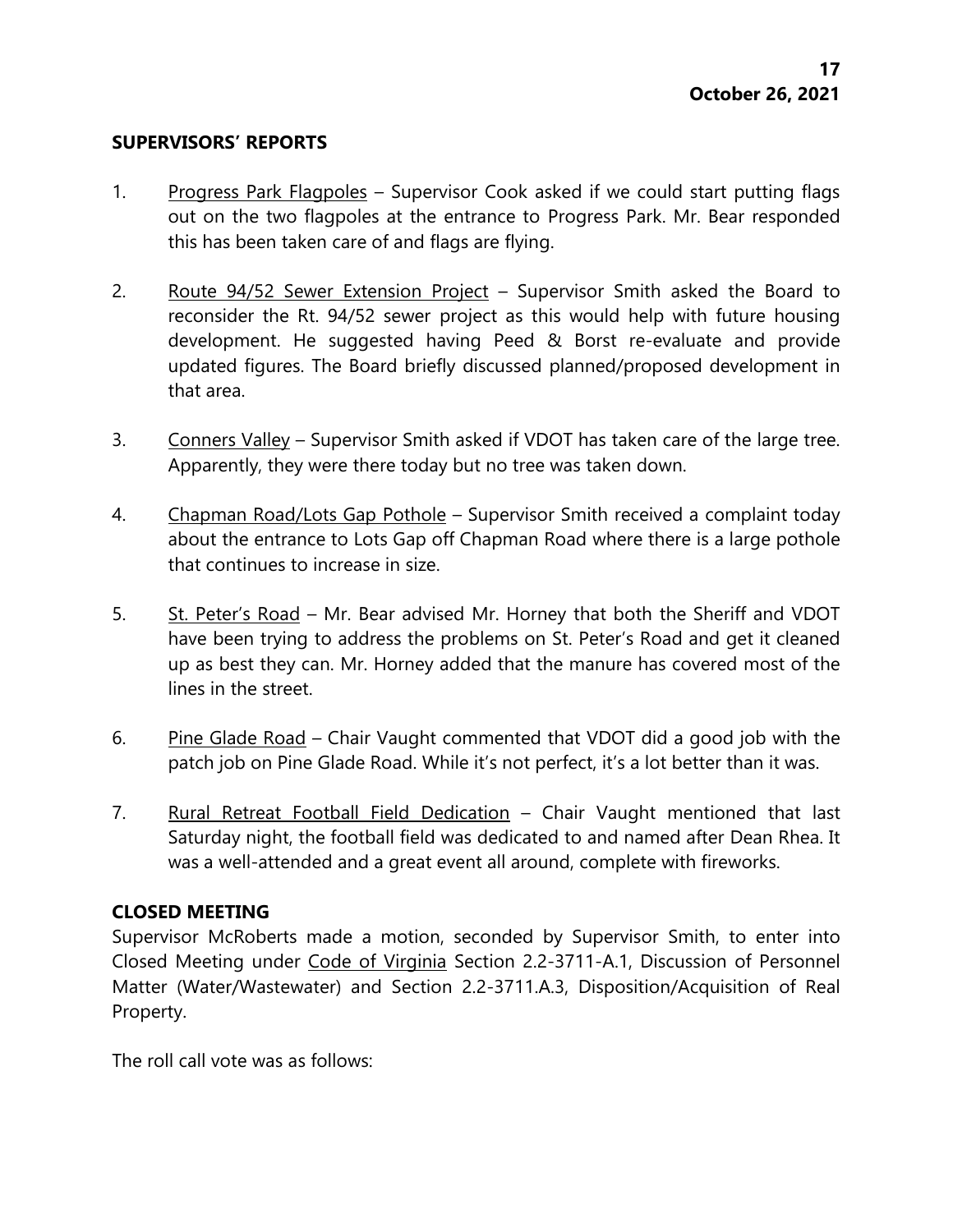AYES: Brian W. Vaught Coy L. McRoberts Rolland R. Cook B. G. "Gene" Horney, Jr. Ryan M. Lawson Stacy A. Terry James D. "Jamie" Smith

NAYS: None

Supervisor McRoberts made a motion, seconded by Supervisor Terry, to return to open meeting.

The vote on the motion was unanimous.

Upon returning to open meeting, Supervisor McRoberts made a motion, seconded by Vice Chair Lawson, to adopt the following Resolution certifying the business conducted in closed meeting as follows:

# **RESOLUTION CERTIFICATION OF CLOSED MEETING**

**WHEREAS,** the Wythe County Board of Supervisors has convened a closed meeting on this date pursuant to an affirmative recorded vote and in accordance with the provisions of the Virginia Freedom of Information Act; and,

**WHEREAS,** Section 2.2-3712 of the Code of Virginia requires a certification by the Wythe County Board of Supervisors that such meeting was conducted in conformity with Virginia law; and,

**NOW, THEREFORE, BE IT RESOLVED** that the Wythe County Board of Supervisors hereby certifies that, to the best of each member's knowledge, (i) only public business matters lawfully exempted from open meeting requirements by Virginia law were discussed in the closed meeting to which this certification resolution applies, and (ii) only such public business matters as were identified in the motion convening the closed meeting were heard, discussed, or considered by the Wythe County Board of Supervisors.

The roll call vote on the motion was as follows:

AYES: Brian W. Vaught Coy L. McRoberts